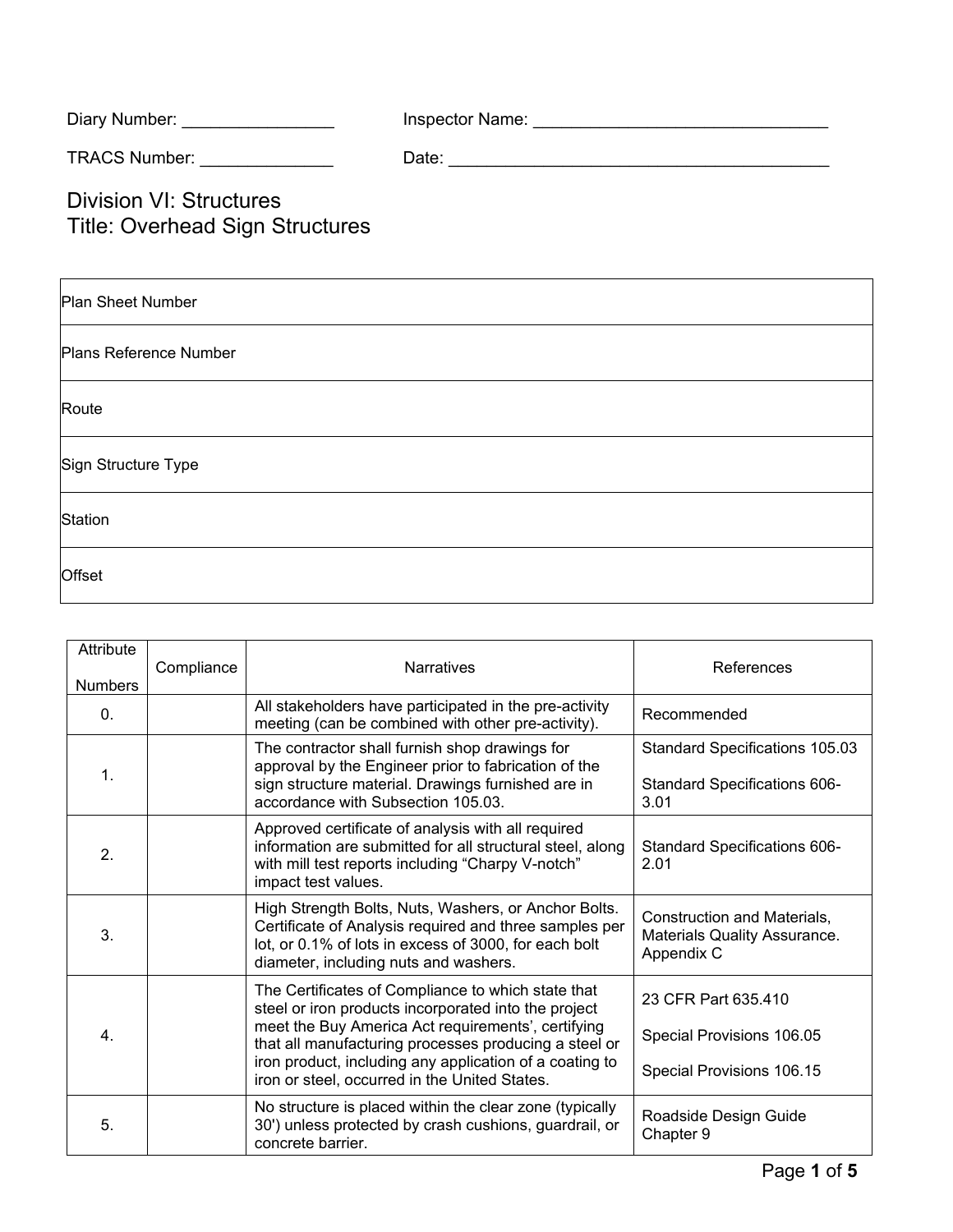| 6.  | The survey reference points have been placed in<br>accordance with the project plans or approved survey<br>outline.                                                                                                                                                     | <b>Standard Specifications 925-3</b>                                                                                            |
|-----|-------------------------------------------------------------------------------------------------------------------------------------------------------------------------------------------------------------------------------------------------------------------------|---------------------------------------------------------------------------------------------------------------------------------|
| 7.  | Blue stake (AZ811) is done prior to any excavation<br>(locating utility lines, pipes, box culverts sleeves etc.).                                                                                                                                                       | <b>Standard Specifications 107.15</b>                                                                                           |
| 8.  | The overhead sign structures bridge truss, cantilever<br>truss, tubular overhead, tubular cantilever, bridge<br>tapered tube single beam, cantilever tapered tube<br>double arm, are placed in accordance with the details<br>shown on the plans.                       | Special Provisions 606-1<br>Standard Specifications 606-1                                                                       |
| 9.  | The foundation dimensions are in accordance with<br>the specified requirements.                                                                                                                                                                                         | Plans Sign Detail                                                                                                               |
| 10. | Reinforcing steel size, spacing, and placement<br>conforms to ASTM A-615, Grade 60.                                                                                                                                                                                     | Signing and Marking Standard<br>Drawings S-11 (1 of 4 and 3 of<br>4) Notes                                                      |
| 11. | The drilled shaft is adjusted for ground slope. The top<br>portion of the drilled shaft foundation is formed a<br>minimum of 6" to a maximum 12" above finished<br>grade.                                                                                               | Signing and Marking Standard<br>Drawings S-11 (1 of 4)                                                                          |
| 12. | High-strength steel bolts, nuts and washers shall<br>conform to the requirements of ASTM A 325. All<br>foundation bolts shall conform to the requirements of<br>ASTM A 307, and shall be furnished with commercial<br>quality washers.                                  | Standard Specifications 606-<br>2.05                                                                                            |
| 13. | Anchor bolts for the sign foundations shall conform to<br>the requirements ASTM A 36. All bolts, nuts, and<br>washers, except high-strength bolts and anchor bolts,<br>shall be cadmium plated in accordance with the<br>requirements of ASTM B766 or zinc plated B633. | Standard Specifications 606-<br>2.05                                                                                            |
| 14. | The anchor bolts are threaded and galvanized per the<br>requirements.                                                                                                                                                                                                   | Signing and Marking Standard<br>Drawings S-11                                                                                   |
| 15. | The anchor bolts are secured in place before<br>placement of the concrete.                                                                                                                                                                                              | <b>Structure Detail Drawings SD 9</b><br>Signing and Marking Standard<br>Drawings S-11                                          |
| 16. | The sonotube, plywood or other forming material is<br>removed from the concrete foundation one foot below<br>finished grade.                                                                                                                                            | <b>Structure Detail Drawings SD 9</b><br>Signing and Marking Standard<br>Drawings S-11<br><b>Structure Detail Drawings SD 9</b> |
| 17. | Concrete for all sign structure foundations shall be<br>Class S 3,000 psi conforming to the requirements of<br>Section 1006                                                                                                                                             | Standard Specifications 606-<br>2.06                                                                                            |
| 18. | Concrete is placed and finished in accordance with<br>the drilled shaft requirements.                                                                                                                                                                                   | <b>Standard Specifications 1006</b><br>Standard Specifications 606-<br>3.05                                                     |
|     |                                                                                                                                                                                                                                                                         | Standard Specifications 609-2                                                                                                   |
| 19. | An approved curing method is applied to the top of<br>the concrete drilled shaft.                                                                                                                                                                                       | Standard Specifications 1006-<br>2.05                                                                                           |
| 20. | All steel surfaces, faces of sign structures, shall be<br>galvanized after fabrication. Galvanizing shall<br>conform to the requirements of ASTM A 123 and A<br>153 (Inspect coating for flaking or cracking and<br>document the finding).                              | <b>Construction Manual 105.11</b><br>Standard Specifications 606-<br>3.04                                                       |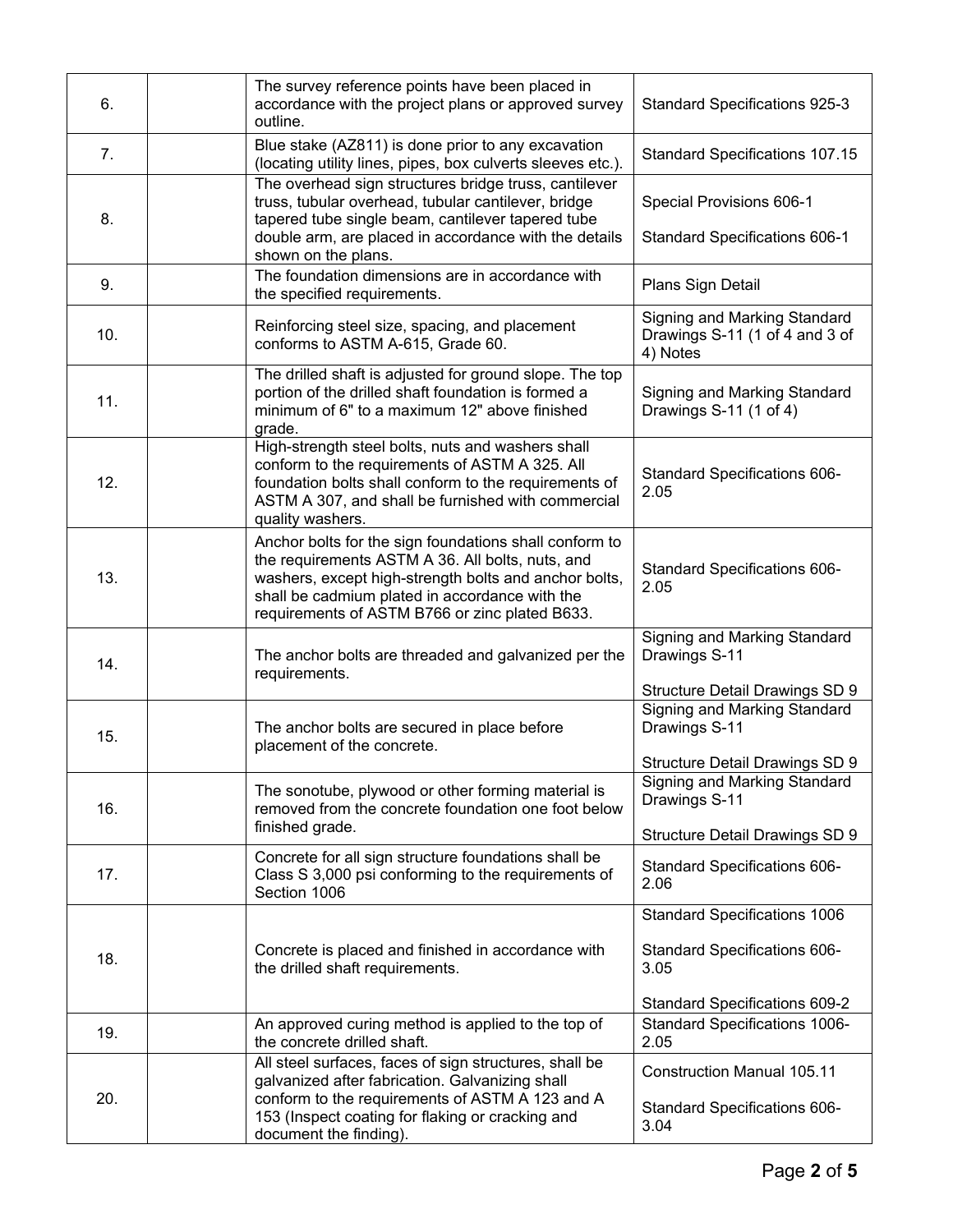| 21. |  | Deficient areas have been re-coated with an<br>approved galvanizing spray and document the work<br>was satisfactorily completed.                                                                                  | <b>Construction Manual 105.11</b>           |
|-----|--|-------------------------------------------------------------------------------------------------------------------------------------------------------------------------------------------------------------------|---------------------------------------------|
|     |  |                                                                                                                                                                                                                   | Standard Specifications 606-<br>3.04        |
|     |  |                                                                                                                                                                                                                   | <b>Structure Detail Drawings SD</b><br>9.20 |
| 22. |  | Before final frame assembly the contractor has<br>demonstrated that the span length of the frame in the<br>no load condition is equal to $(+/- 1/2")$ of the<br>measured span length between foundations (by pre- |                                             |
|     |  |                                                                                                                                                                                                                   | <b>Structure Detail Drawings SD</b><br>9.50 |
|     |  |                                                                                                                                                                                                                   | <b>Structure Detail Drawings SD</b><br>9.52 |
|     |  | assembly or survey and calculations).                                                                                                                                                                             |                                             |
|     |  |                                                                                                                                                                                                                   | <b>Structure Detail Drawings SD</b><br>9.53 |
|     |  | When bolting the frame splice together the 3/4"grade<br>A 325 bolts are torqued to 28k.                                                                                                                           | <b>Structure Detail Drawings SD</b><br>9.10 |
| 23. |  |                                                                                                                                                                                                                   | <b>Structure Detail Drawings SD</b><br>9.20 |
|     |  |                                                                                                                                                                                                                   |                                             |
|     |  |                                                                                                                                                                                                                   | <b>Structure Detail Drawings SD</b><br>9.50 |
|     |  | The pipe assembly is adequately supported to avoid<br>distortions (on tubular cantilever structures erected as<br>one unit).                                                                                      | <b>Structure Detail Drawings SD</b><br>9.20 |
|     |  |                                                                                                                                                                                                                   | <b>Structure Detail Drawings SD</b>         |
| 24. |  |                                                                                                                                                                                                                   | 9.50                                        |
|     |  |                                                                                                                                                                                                                   | <b>Structure Detail Drawings SD</b><br>9.52 |
|     |  |                                                                                                                                                                                                                   | <b>Structure Detail Drawings SD</b>         |
|     |  |                                                                                                                                                                                                                   | 9.53                                        |
| 25. |  | Tubular frame single unit erections are adequately<br>supported to avoid distortions or changes in span<br>length between base plates.                                                                            | <b>Structure Detail Drawings SD</b><br>9.20 |
|     |  |                                                                                                                                                                                                                   | <b>Structure Detail Drawings SD</b><br>9.50 |
|     |  |                                                                                                                                                                                                                   | <b>Structure Detail Drawings SD</b><br>9.52 |
|     |  |                                                                                                                                                                                                                   | <b>Structure Detail Drawings SD</b><br>9.53 |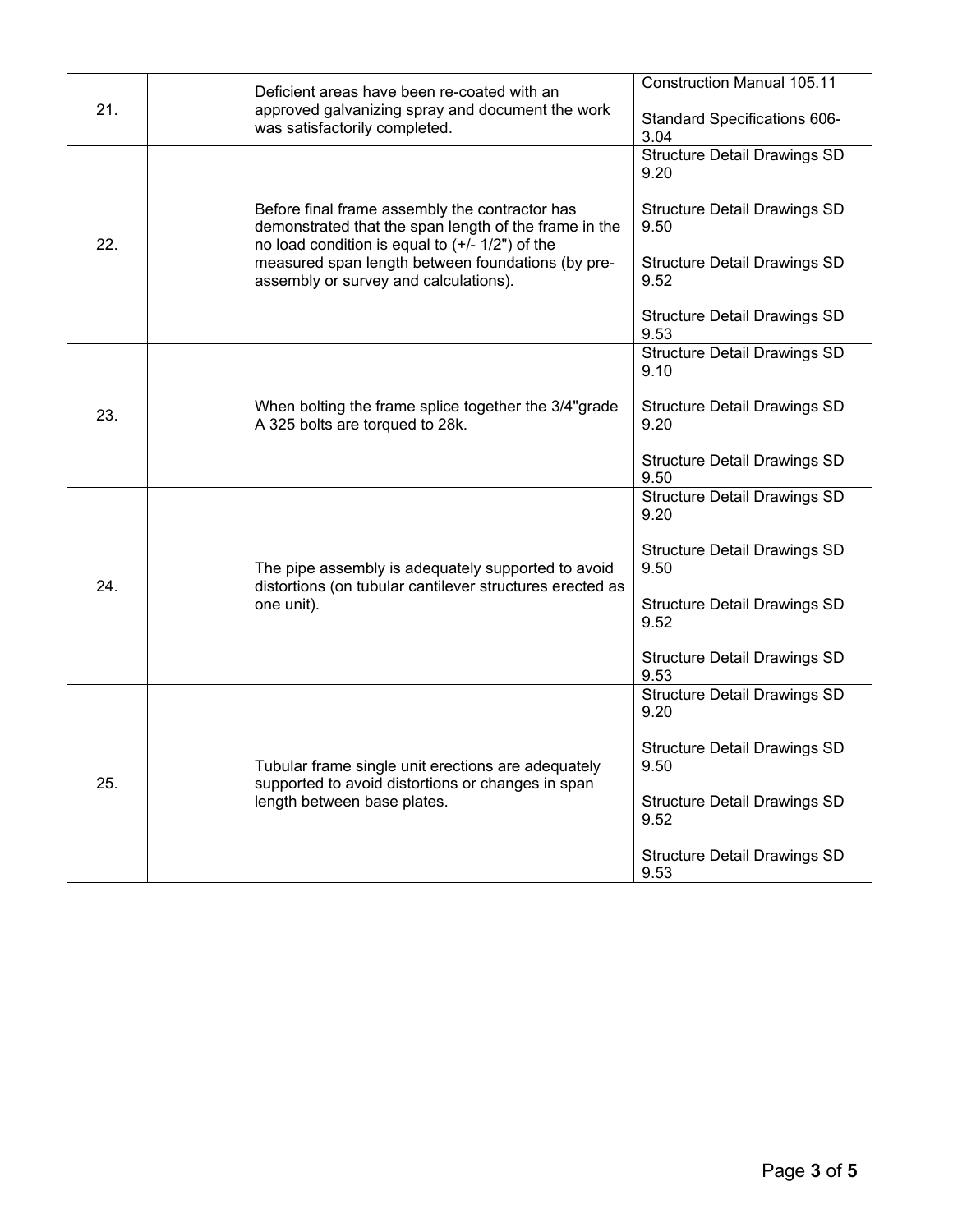| 26. |  | The structure is plumbed after it has been erected<br>using 2 hex nuts, 1 leveling nut, and 2 hardened steel<br>washers for each bolt.                                              | <b>Structure Detail Drawings SD</b><br>9.01  |
|-----|--|-------------------------------------------------------------------------------------------------------------------------------------------------------------------------------------|----------------------------------------------|
|     |  |                                                                                                                                                                                     | <b>Structure Detail Drawings SD</b><br>9.10  |
|     |  |                                                                                                                                                                                     | <b>Structure Detail Drawings SD</b><br>9.20  |
|     |  |                                                                                                                                                                                     | <b>Structure Detail Drawings SD</b><br>9.50  |
|     |  |                                                                                                                                                                                     | <b>Structure Detail Drawings SD</b><br>9.52  |
|     |  |                                                                                                                                                                                     | <b>Structure Detail Drawings SD</b><br>9.53  |
|     |  |                                                                                                                                                                                     | <b>Standard Specifications 1006-</b><br>2.08 |
|     |  |                                                                                                                                                                                     | <b>Structure Detail Drawings SD</b><br>9.01  |
| 27. |  |                                                                                                                                                                                     | <b>Structure Detail Drawings SD</b><br>9.10  |
|     |  | Non-shrink grout is placed between the base plate<br>elevation and the top of the foundation.                                                                                       | <b>Structure Detail Drawings SD</b><br>9.20  |
|     |  |                                                                                                                                                                                     | <b>Structure Detail Drawings SD</b><br>9.50  |
|     |  |                                                                                                                                                                                     | <b>Structure Detail Drawings SD</b><br>9.52  |
|     |  |                                                                                                                                                                                     | <b>Structure Detail Drawings SD</b><br>9.53  |
| 28. |  | Non shrink grout is mixed, handled, and placed in<br>accordance with the manufacturer's<br>recommendations and conforms to the requirements<br>of the Corps of Engineers CDR-C 621. | <b>Standard Specifications 606-</b><br>2.08  |
| 29. |  | The maximum difference between post heights for an<br>individual frame is not more than 5 feet.                                                                                     | <b>Structure Detail Drawings SD</b><br>9.20  |
|     |  |                                                                                                                                                                                     | <b>Structure Detail Drawings SD</b><br>9.50  |
|     |  |                                                                                                                                                                                     | <b>Structure Detail Drawings SD</b><br>9.52  |
|     |  |                                                                                                                                                                                     | <b>Structure Detail Drawings SD</b><br>9.53  |
| 30. |  | The post hand hole is faced away from traffic with a<br>height of two feet from the top of the base plate to the<br>top of the hand hole.                                           | <b>Structure Detail Drawings SD</b><br>9.10  |
|     |  |                                                                                                                                                                                     | <b>Structure Detail Drawings SD</b><br>9.20  |